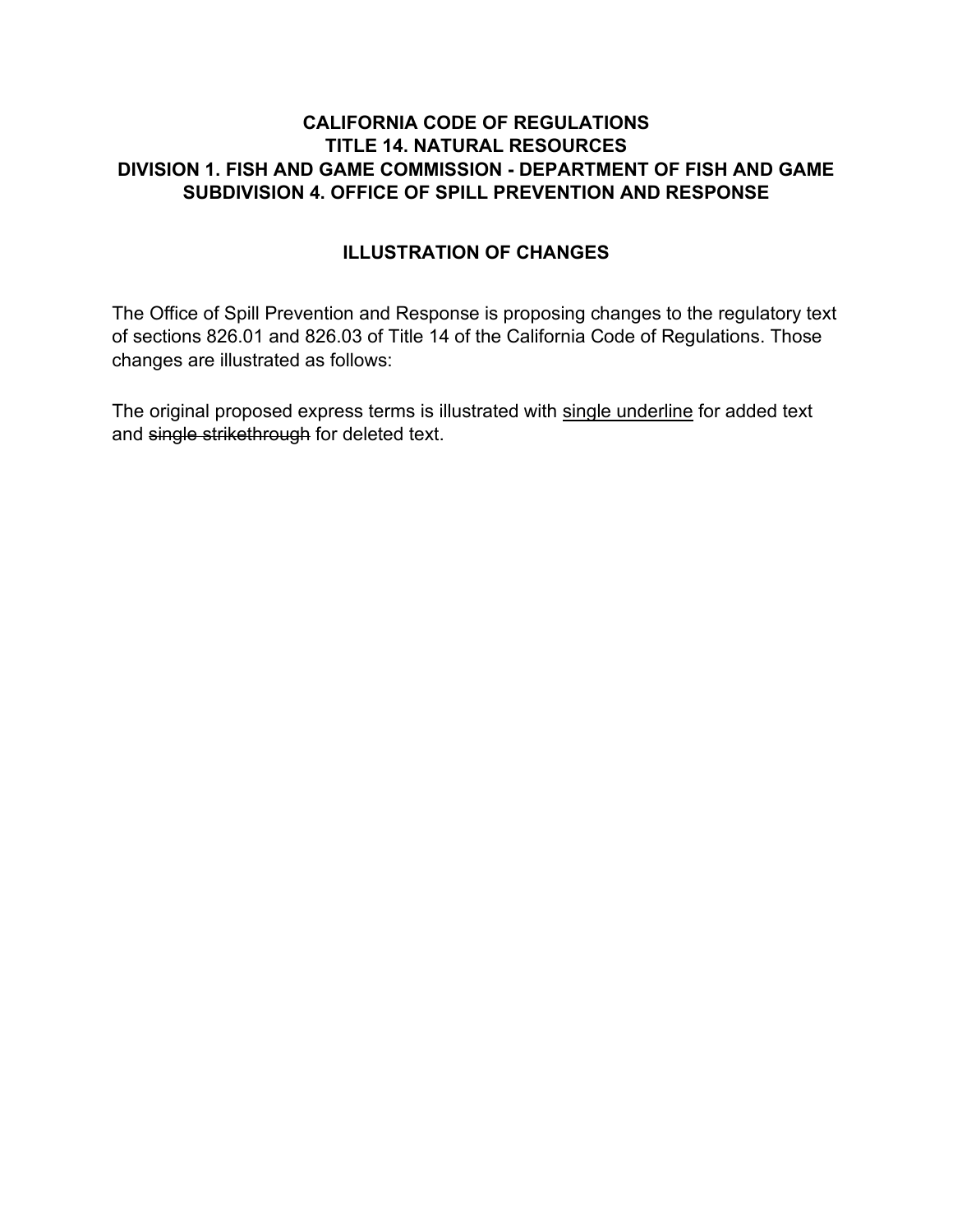#### **CALIFORNIA CODE OF REGULATIONS TITLE 14. NATURAL RESOURCES DIVISION 1. FISH AND GAME COMMISSION-DEPARTMENT OF FISH AND GAME SUBDIVISION 4. OFFICE OF SPILL PREVENTION AND RESPONSE CHAPTER 3. OIL SPILL PREVENTION AND RESPONSE PLANNING SUBCHAPTER 4. OIL SPILL CONTINGENCY PLANS, NONTANK VESSELS**

### **§ 826.01. Plan Submittal.**

(a) Plans:

Unless otherwise exempt, each owner/operator of a nontank vessel shall provide an oil spill contingency plan for that nontank vessel. The plan may be specific to an individual nontank vessel or may apply to a fleet of nontank vessels. All nontank vessel-specific elements required by Subsections 827.02(a) through (f) of this subchapter shall be addressed for an individual nontank vessel or all the nontank vessels included in a Fleet Plan.

(1) Response Elements:

(A) Nontank Vessel Fleet Plans

Fleet contingency plans may be submitted by an owner/operator that has a number of nontank vessels that transit the same or substantially the same routes in marine waters. Nontank vessels may be added to a fleet tank vessel contingency plan providing all of the requirements of this subchapter are met.

1. A fleet contingency plan shall contain all prevention and response elements required pursuant to this subchapter.

(2) Incorporation of Other Plans and Reference Documents

An individual or fleet contingency plan shall contain all prevention and response elements required pursuant to this subchapter. Citing specific relevant sections of appropriate reference material may be an acceptable alternative to reproducing the full text, maps, diagrams, etc., in the contingency plan. The Administrator will determine if such submissions or citations adequately meet the requirements of this subchapter prior to final plan approval. Examples of plans or other reference documents that may be submitted or cited include, but are not limited to, the following:

(A) Plans Submitted to International, Federal or State Authorities: Appropriate sections of plans submitted to and approved by any state, federal or international authority may be either submitted or cited, as approved by the Administrator, to meet part of the requirements contained in this subchapter. These references may include documents submitted to comply with California's tank vessel contingency plan requirements, U.S. Coast Guard requirements, or the International Safety Management (ISM) Code.

(B) Federal Area Contingency Plans (ACP) and Geographic Response Plans (GRP): Information from ACP's and GRP's currently in effect which meet the requirements of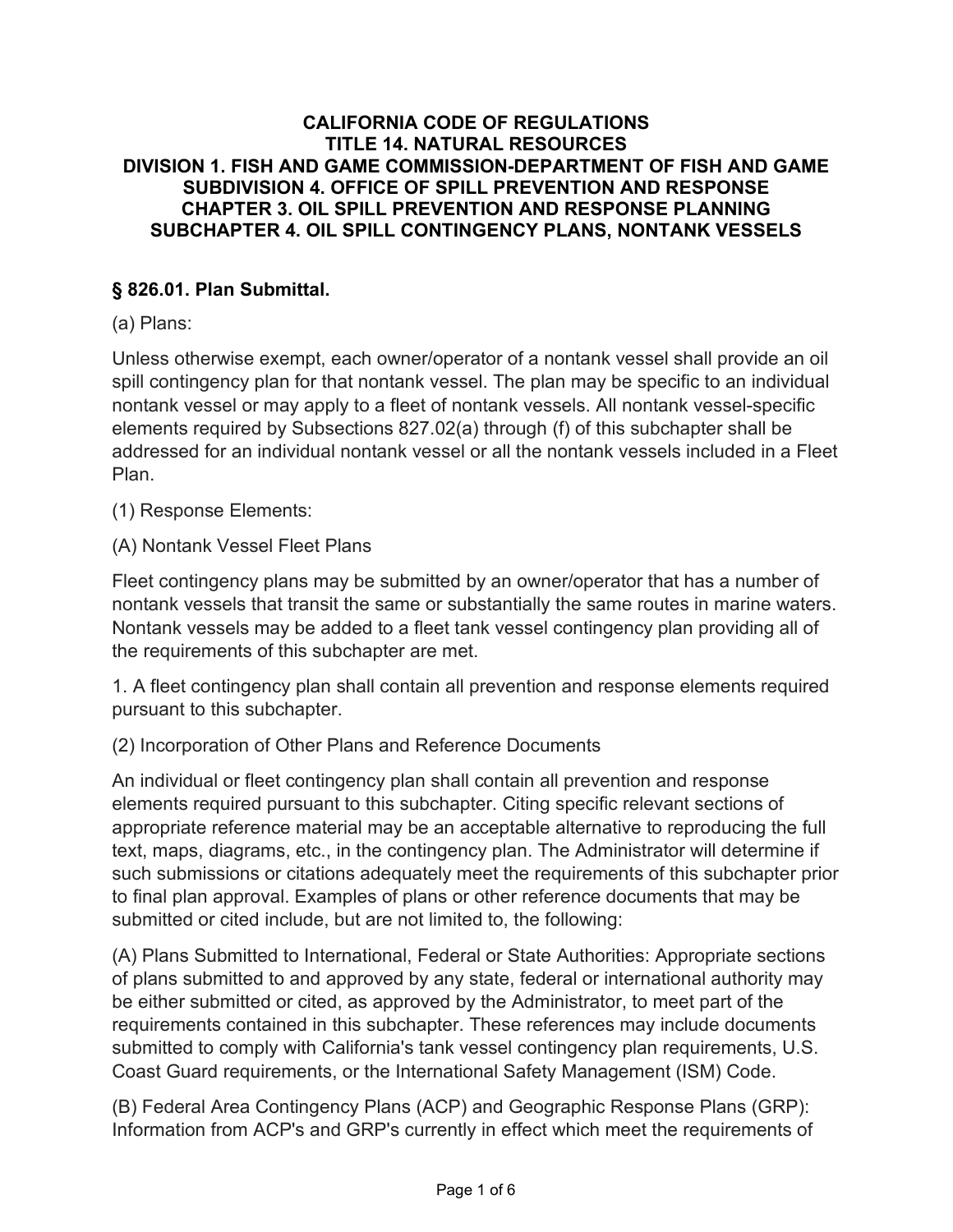Subsections 827.02(g) through (n) may be cited. Information from ACP's and GRP's that are not currently in effect must be submitted.

(C) Privately Prepared Reference Documents: Private companies may prepare reference documents specifically intended to address part or all of the requirements of Subsections 827.02(g) through (n) of this subchapter. These documents may incorporate other plans or reference documents pursuant to this Subsection 826.01(a)(2). With a company's authorization, a plan holder may submit such a document in its entirety to meet part or all of the requirements of Subsections 827.02(g) through (n).

# (D) Rated OSRO:

When contracting with an OSRO, Rated by OSPR pursuant to Title 14, California Code of Regulations (CCR) Section 819.02, to meet the oil spill response requirements under this subchapter, the owner/operator may cite the Rated OSRO application in lieu of listing the OSRO's response resources which meet the requirements of 14 CCR Section 819.02.

1. An OSRO Rating does not guarantee the performance of an OSRO, nor does the use of an OSPR-Rated OSRO in a contingency plan relieve the plan holders of their ultimate statutory and regulatory responsibility to ensure the adequacy of the spill response resources identified in their contingency plan.

(E) If approved by the Administrator, plans, reference texts and other materials not listed above may be submitted to meet part of the requirements of this subchapter.

(b) Time frames:

(1)(A) A nontank vessel shall submit a contingency plan that is received by OSPR at least five working days prior to entering marine waters.

(B) Nontank vessel owner/operators shall notify the Administrator by facsimile prior to entering marine waters for the harbors of Humboldt Bay, Port Hueneme, Monterey Bay, and San Diego, and the ports of Stockton and Sacramento.

(c) Receiving Agencies:

(1) One copy of the applicable contingency plan (either hard copy or electronic media see Section 826.02) covering each Geographic Region the nontank vessel transits shall be delivered to the Office of Spill Prevention and Response. Delivery of the plan may be in person or by registered mail with return receipt requested, or the equivalent. Additional hard copies shall be provided to an OSPR regional office upon request.

(2) Within two working days of a request from the Administrator, additional copies (hard copy or electronic media) shall be mailed by the plan holder to the State Oil Spill Technical Advisory Committee.

(3) Any additional copies shall be submitted within two working days of a request by the Administrator.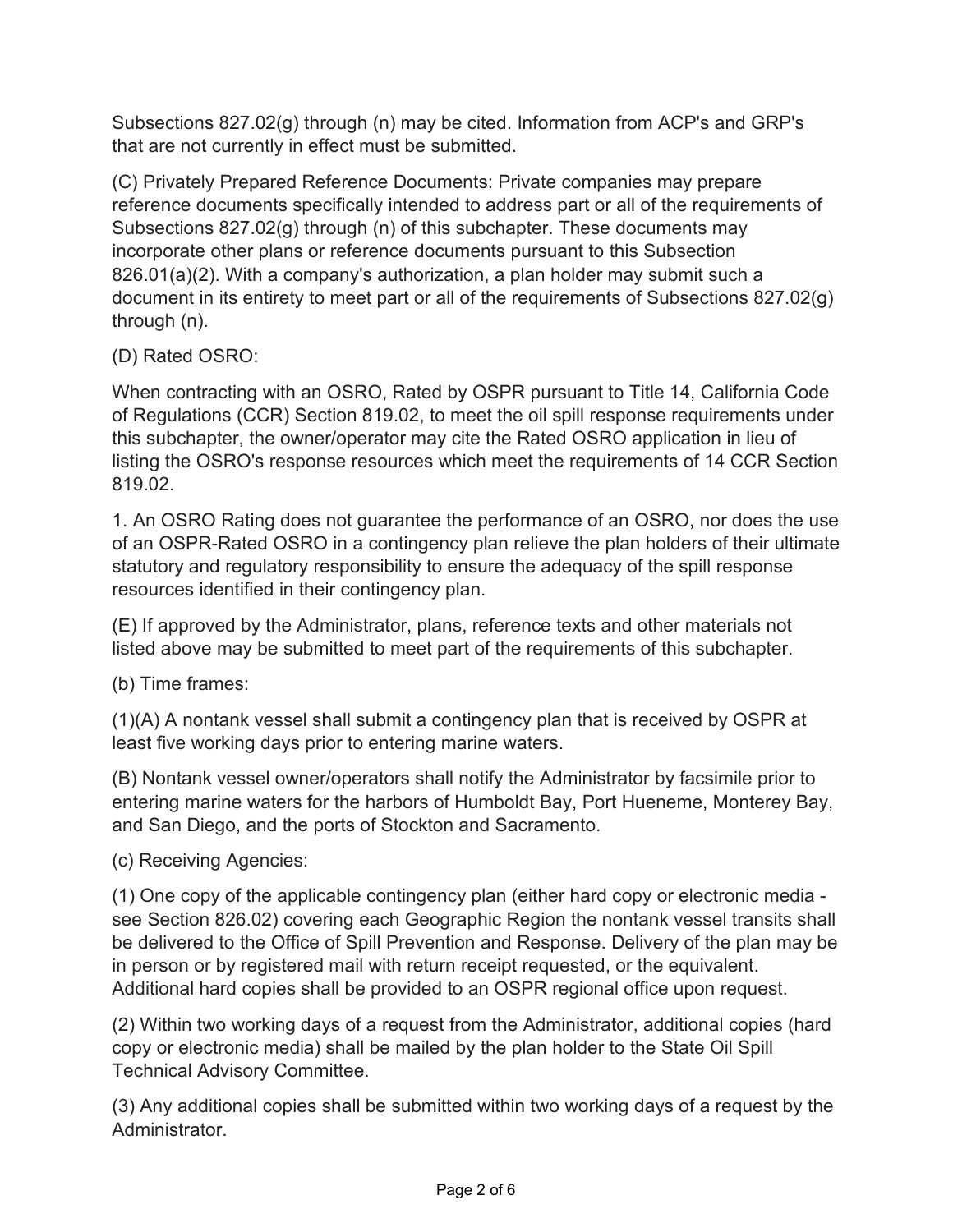(d) Confidentiality:

(1) A plan holder may request that proprietary information, including reports or studies, be kept confidential, by following the process described in section 790.3 of chapter 1. Such a request must include justification for designating the information as confidential. The Administrator will make a determination regarding that information which may be considered confidential and removed from any copy of the plan that is made available for public review.

(A) A plan holder may also request that any reports or studies prepared or submitted under any contingency plan requirements be designated as proprietary information. Such a request must include justification for designating the report or study as confidential.

(2) Any information designated as confidential must be clearly identified as proprietary.

(3) If a plan holder designates information as confidential, two different copies of the plan must be submitted as follows:

(A) one copy shall contain the confidential information. This plan will be utilized by the Administrator in the review and approval process;

(B) one copy shall be submitted with the confidential information removed. This copy will be available for public review. This plan must contain sufficient information in place of the confidential information so that any individual reviewing the plan will understand all the notification, prevention and response elements of the plan.

(C) Any plan submitted to any state agency, as required by this section, must include all confidential information.

Note: Authority cited: Sections 8670.28 and 8670.29, Government Code. Reference: Sections 8670.28, 8670.29 and 8670.31, Government Code.

## **§ 826.03. Plan Review and Approval***.*

(a) No nontank vessel shall operate in marine waters until the owner/operator is notified that the contingency plan meets the minimum requirements listed in this subsection. A contingency plan shall be reviewed for these minimum requirements within five working days of notification that the nontank vessel is entering marine waters, and the vessel owner/operator shall be notified in writing that: 1) the plan meets the minimum requirements; or 2) the plan is deficient and what specific information is needed, and that the nontank vessel shall not enter marine waters until the following information has been provided:

(1) Nontank vessel name, call sign, official number, length, gross tonnage, fuel type and total volume, capacity of largest fuel tank, destination, intended route while in marine waters, and address and telephone number of both the owner and operator;

(2) Evidence of a contract or other approved means (as defined in Section 790 of this subdivision), documenting that the oil spill response organization(s) and certified spill management team named in the plan will provide the requisite equipment and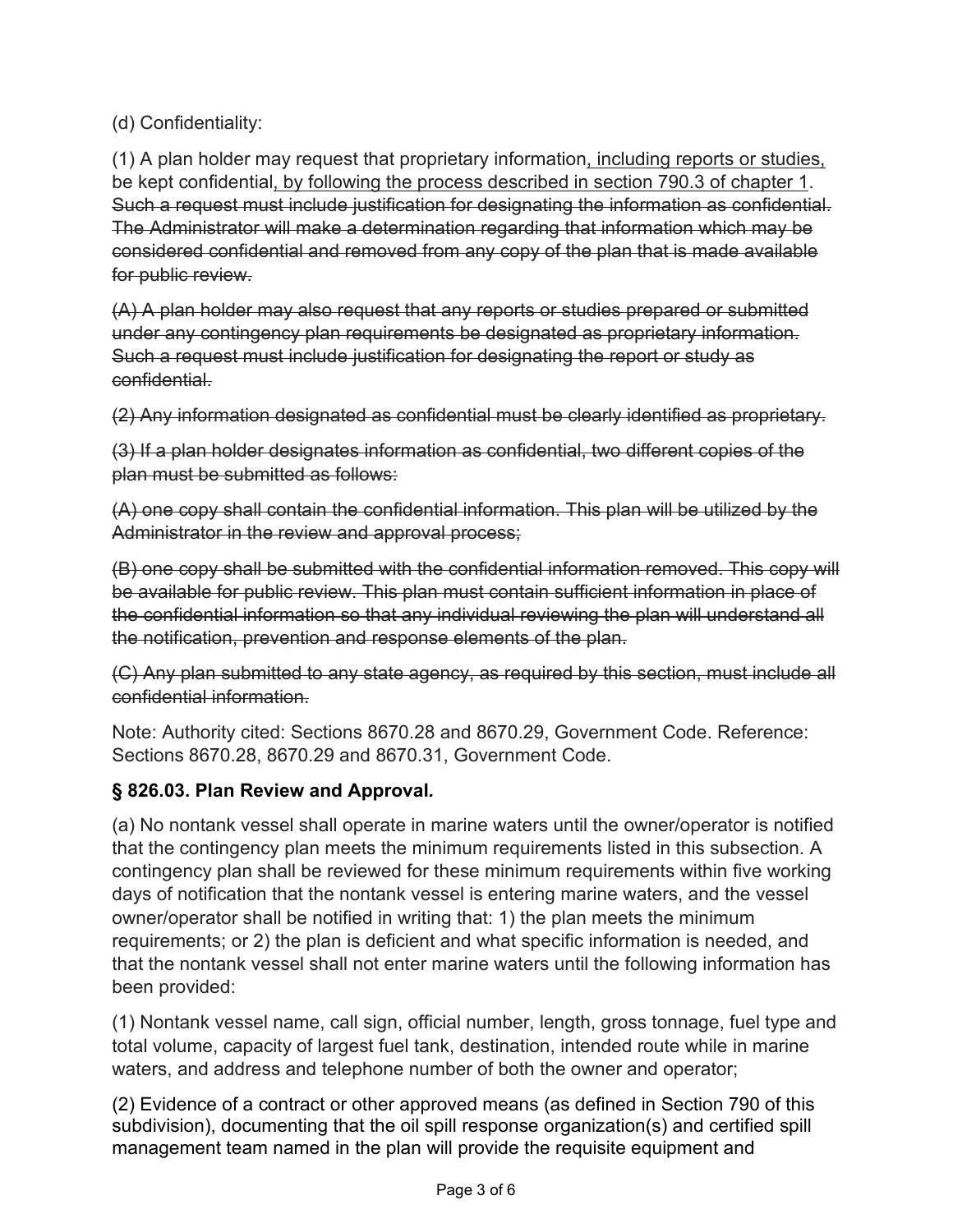personnel in the event of an oil spill, for each Geographic Region the nontank vessel transits;

(3) Identification, including telephone number and facsimile number, of a Qualified Individual; and

(4) Evidence of financial responsibility in the amount of three hundred million dollars (\$300,000,000). Documentation that a California Certificate of Financial Responsibility is being processed will fulfill this requirement.

(b) Time frames:

(1) After notification that the plan meets the minimum requirements specified in Subsection (a), each plan shall be reviewed for all the requirements of this subchapter and be approved or denied within 180 days.

(2) The Administrator shall determine whether each plan complies with the regulations governing the contingency planning process. If the administrator determines that a plan is inadequate, a written explanation of deficiencies shall be sent to the plan holder.

(3) Upon notification of a plan's deficiencies, the plan holder will have 90 days to submit a new or modified plan, or make corrections to their original plan. Such a re-submittal shall be treated as a new submittal and processed according to the provisions of this section (b).

(c) Prior and subsequent to plan approval, the Administrator may make an on-site inspection and require an unannounced drill of all or part of any contingency plan submitted in order to determine the plan's adequacy pursuant to the authority in Government Code Section 8670.10(a).

(d) Public Review and Comment: Contingency plans will be made available for review by any interested member of the general public at the headquarter's office of OSPR.

(1) Any person interested in reviewing the plan shall contact the Administrator to request an appointment to review the plan at the headquarter's office of OSPR. Copies of the plans will be provided at the cost of duplication.

(2) Any interested person may review a plan and submit written comments prior to the Administrator's approval or disapproval of the initial plan or plan updates. Such comments will be taken into consideration in the Administrator's review process.

(e) Plan Approval:

(1) Unless the Administrator determines otherwise on a case-by-case basis, a contingency plan will be considered to be effective upon notification per Subsection (a) pending final approval unless and until the owner/operator is notified that the plan is inadequate per Subsection 826.03(f).

(2) A contingency plan shall be approved if it adequately addresses all of the requirements specified in this subchapter.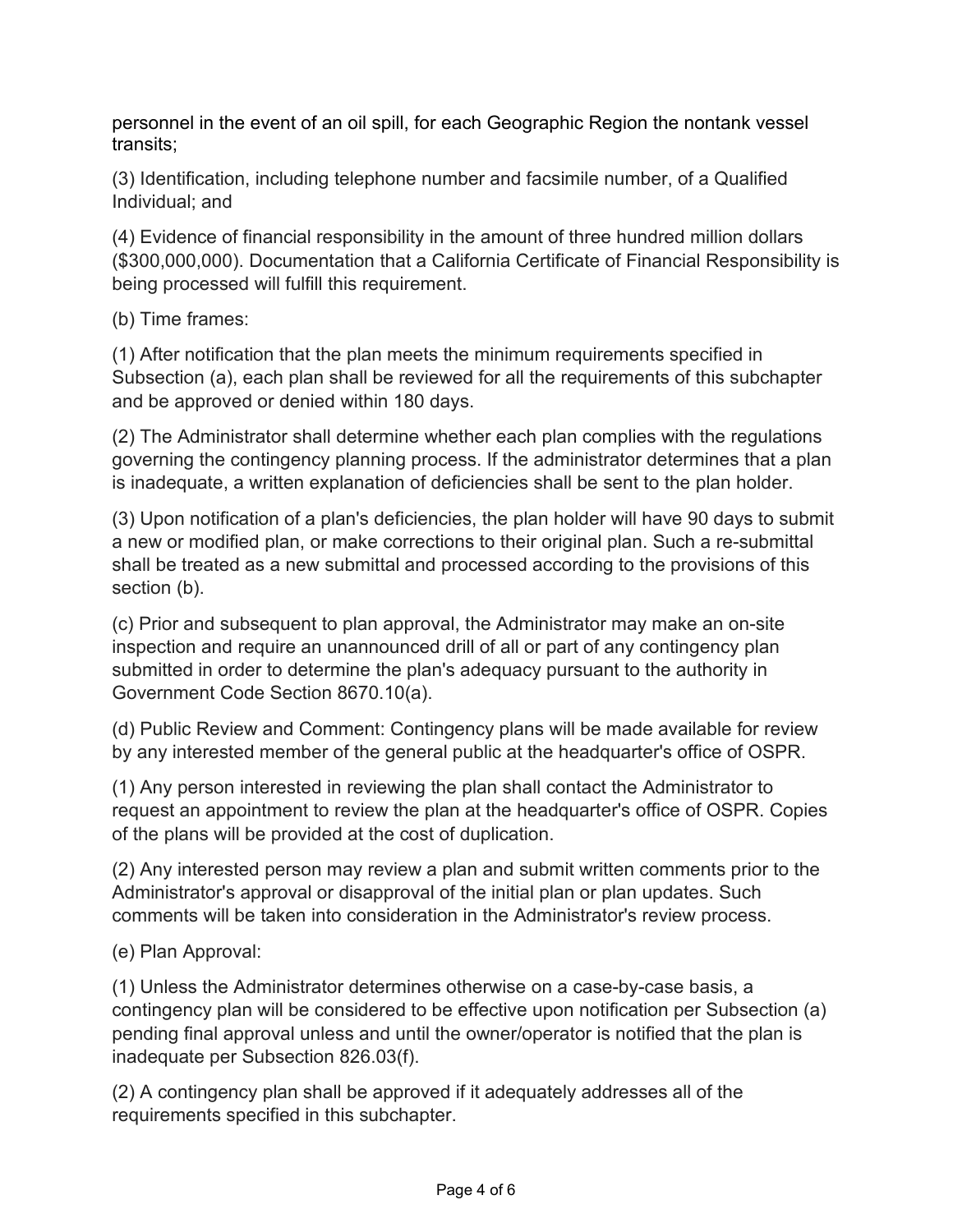(3) Any revised plan submitted by an owner/operator in response to a notification of inadequacy shall be considered approved unless otherwise notified by the Administrator within the time frames established in Section 826.03(b).

(4) The Administrator shall consider any comments submitted by other agencies or interested parties when approving or disapproving the plan.

(5) The Administrator shall notify the plan holder when a contingency plan has been approved. The Administrator shall issue a letter of approval and certificate describing the conditions of approval, if any, and specifying the expiration date of the Letter of Approval and certificate.

(f) Denial or Revocation of Plan:

(1) Approval shall be denied or revoked if a plan does not comply or maintain compliance with this subchapter.

(2) If approval of a contingency plan is denied or revoked, the Administrator shall notify the plan holder in writing of the reasons for denial or revocation and provide an explanation of those actions necessary to secure approval.

(A) the plan holder shall have 90 calendar days from notification of a denied plan to submit a new or revised plan that incorporates the recommended changes, during which time the plan is considered effective pending final approval. The Administrator may, however, revoke the plan and deny entry to the nontank vessel if the plan has significant deficiencies that result in the inability of the plan holder to maintain a level of readiness as required by this subchapter.

(B) No nontank vessel shall operate in marine waters if it fails to gain approval of its contingency plan after the second submission until a subsequent submission is approved.

(C) If a plan holder fails to address plan deficiencies within 90 calendar days from notification of a denied plan, the Administrator may, without further notice, declare the plan null and void.

(g) Appeals:Request for Reconsideration.

The plan holder may appeal request reconsideration of a decision made by the Administrator regarding the denial of approval, denial of exemption, or revocation of a contingency plan, in accordance with theby following provisions: the process described in section 790.5 of chapter 1.

(1) the plan holder may submit a written request for reconsideration to the Administrator regarding any decision of denial or revocation of approval. Requests must be submitted within 15 working days from the date the plan holder receives notice that final approval of the plan has been denied. The request must contain the basis for the reconsideration and, if available, provide evidence which rebuts the basis for the Administrator's decision regarding the plan;